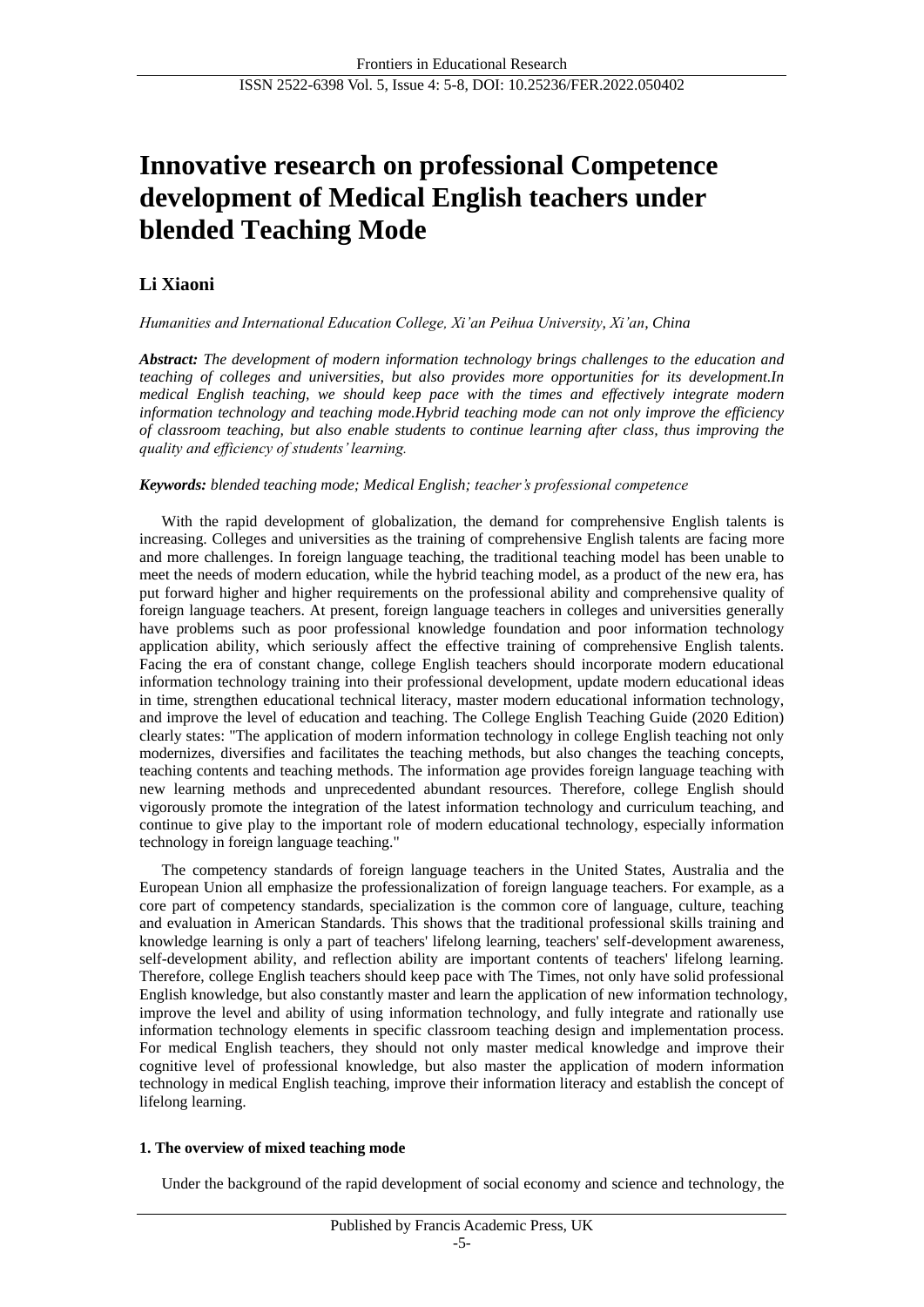Frontiers in Educational Research

## ISSN 2522-6398 Vol. 5, Issue 4: 5-8, DOI: 10.25236/FER.2022.050402

development of modern information technology has brought great challenges to the education and teaching of colleges and universities, and also provided more opportunities for its development. Therefore, colleges and universities should follow the pace of the development of The Times in education and teaching, effectively integrate modern information technology and teaching mode, and gradually change the past spoon-feeding teaching mode. In education and teaching, colleges and universities should actively use computers to create a new and harmonious learning environment for students, and then carry out classroom teaching activities through task-based teaching. Adopting blended teaching mode to carry out foreign language teaching can not only improve classroom teaching efficiency, but also enhance the learning time after class, and further improve students' learning quality and efficiency.

#### **2. Current situation of professional competence development of Medical English teachers under blended teaching mode**

#### *2.1 Improve the professional ability of teachers*

The professional development of medical English teachers is a process in which teachers continue to accumulate teaching experience and enrich professional knowledge and skills according to the concept of lifelong learning. This process is not only the process of teachers' self-growth, but also the process of adapting to the external environment and absorbing external resources. At present, with the rapid development of education technology, the network, digitization and intelligence are widely affecting people's life, which has brought impact on the traditional medical English teaching model. Facing the era of constant change, medical English teachers should incorporate modern educational information technology training into their professional development, update modern educational ideas in time, strengthen educational technology literacy, master modern educational information technology, and improve the level of education and teaching. For medical English teachers, they should not only master the corresponding medical knowledge, but also advance with The Times, use information technology to promote the teaching quality of medical English, and improve the professional ability of medical English teachers while improving the teaching effect.

#### *2.2 Improve the information technology level of teachers*

Modern educational information technology and means such as MOOC, micro class and flipped classroom are beneficial attempts to explore teaching resources, change the boring teaching mode, stimulate students' interest in learning, develop students' learning potential and main motivation, and cultivate independent learning. The organic integration of modern educational information technology and college English conforms to the core idea of modern educational theory, is a profound reform of modern English classroom teaching mode, and is an effective way to improve the effect of college English teaching and the quality of talent training. Medical English teachers must take modern educational information technology ability as the necessary ability of professional quality, actively participate in the training of modern educational information technology, timely and efficient grasp and use of modern educational technology to serve English teaching. In the teaching process, medical English teachers should make full use of the characteristics of the curriculum, design the corresponding theme of medical content, and adopt diversified information technology to improve the teaching effect. In addition, the information literacy of medical English teachers should also include the awareness and responsibility of information technology, knowledge and skills, comprehensive application and innovation.

#### **3. Improve the humanistic quality of teachers**

In the hybrid teaching mode, with the continuous development of curriculum reform, cultivating students' humanistic quality has become the basic goal of implementing the core quality of the subject. This requires teachers not only to have solid professional ability, better information technology level, but also to have a high humanistic quality. In the teaching process, teachers should take the initiative to acquire new knowledge; In the concrete teaching practice, improve personal humanistic quality. For medical English teachers, the improvement of humanistic quality is more important. In teaching practice, teachers should constantly improve their professional ability and humanistic quality, so as to establish themselves, learn and teach by virtue. At the same time, as a medical English teacher, he/she should also understand medical humanities and medical reform policies, so as to cultivate the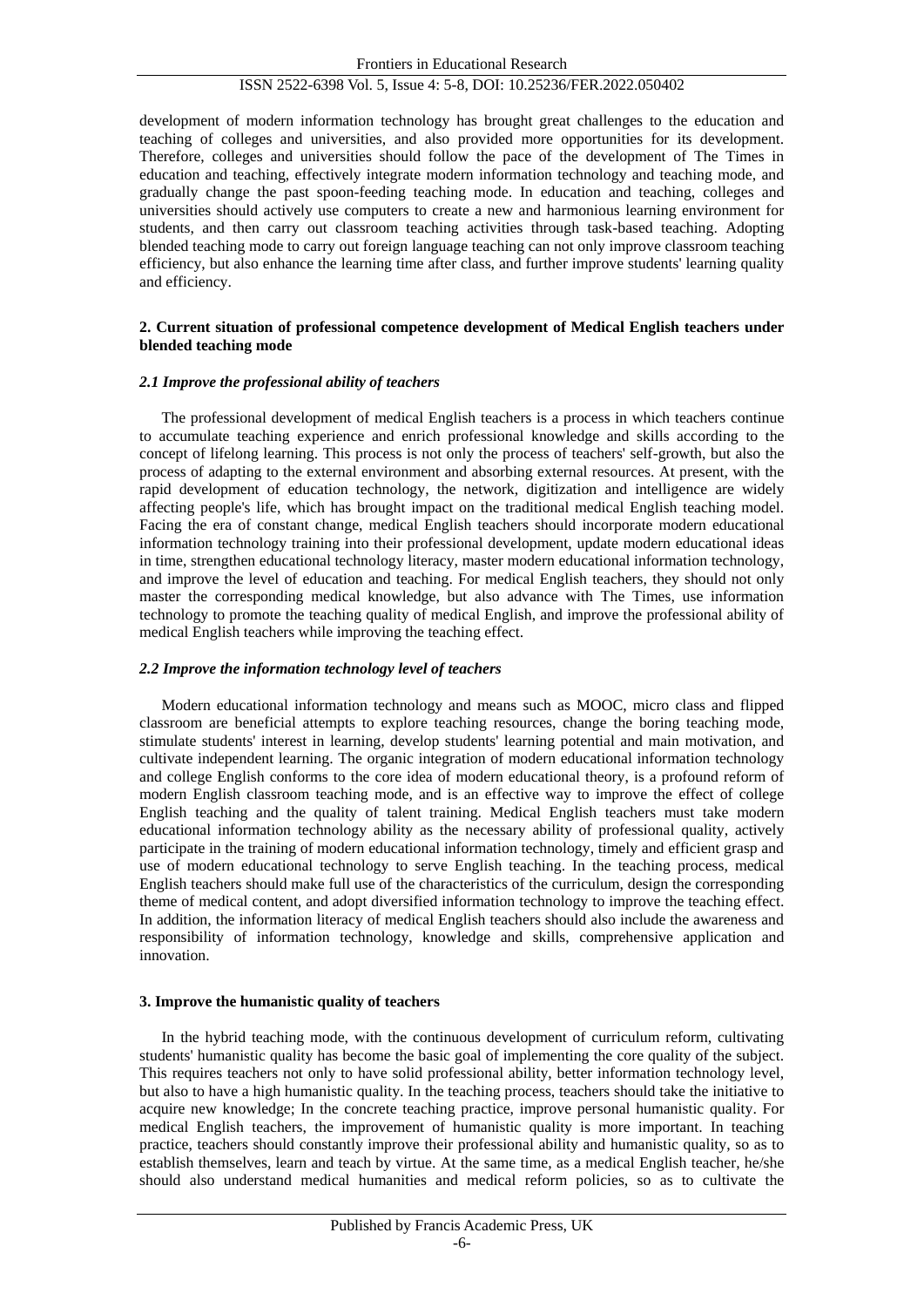## ISSN 2522-6398 Vol. 5, Issue 4: 5-8, DOI: 10.25236/FER.2022.050402

awareness and ability of medical ethics education. At the same time, the exchange and interaction mechanism of English teachers with ideological and political teachers and professional teachers has been established, and the working mechanism of cooperative compilation of English medical ethics textbooks has been actively explored.

## *3.1 Enhance your ability to learn for life*

The idea of lifelong learning was put forward in the fifties of last century, and the lifelong learning ability is the embodiment of the idea of lifelong learning. In the sixties of last century, the idea of lifelong learning was widely spread. However, with the rapid development of the world, the balance between people's understanding of real life has been destroyed. The idea of lifelong learning advocates that people should realize lifelong continuous learning, and should connect various educational opportunities and learning conditions in learning, so that people's lifelong learning activities are in line with the development of The Times. Therefore, in the mixed teaching mode, foreign language teachers should constantly improve their thoughts and abilities of lifelong learning, keep pace with The Times, and provide more support for foreign language teaching in colleges and universities.

#### *3.2 Improve research capacity*

Cognitive linguistics, psychology linguistics, pragmatics and so on the forefront of the development of knowledge makes once became a common sense, and it also puts forward higher requirements on foreign language teachers, foreign language teachers should not only master the modern language knowledge, but also has strong scientific research consciousness and research ability, and this is for the development of foreign language teachers professional specialization. The essence of professional development of foreign language teachers is a process in which teachers should constantly improve their professional competence and professional structure. In other words, foreign language teachers should constantly find their own shortcomings and effectively correct them in the process of development. The research ability of foreign language teachers is mainly reflected in the following aspects:

(1) Have strong reflective ability, constantly reflect, summarize and analyze the problems in the teaching process and find the best solutions to the problems;

(2)The in-depth development of teachers' research ability mainly refers to the further exploration of educational problems, teaching ideas, teaching methods, research methods and subject knowledge, and the formation of new solutions to problems based on the accumulation of experience and knowledge, which fully demonstrates the practicality, creativity and professional quality of foreign language teachers.

(3)Teachers should strengthen the research and study of new teaching theories and knowledge, effectively integrate them into their own teaching system and internalize them into their own teaching skills and methods, so as to better teach foreign language knowledge to students.

Through the online and offline hybrid teaching mode, the "teaching" of teaching and the "learning" of students are not limited by time and space, which is more convenient and convenient. The problem solved in this study is to further explore the teaching effect of teachers and the learning effect of students under the online and offline hybrid teaching mode, so as to evaluate the teaching effect of teachers and the learning effect of students. At the same time, it will broaden the research horizon of ESP teaching and make some academic contributions to the professional development of medical English teachers.

Under the background of online and offline blended teaching mode, it is beneficial to the professional ability development of medical English teachers. Under the background of mastering modern information technology, teachers' information technology literacy has been greatly improved. Under the concept of lifelong learning, teachers constantly innovate and learn, and the improvement of teaching ability will certainly promote the teaching effect, so as to feed the learning effect of students. The promotion of teaching reform and the improvement of teachers' professional ability will also cultivate more excellent medical talents for China.

Under the background of modern information technology, great changes have taken place in teaching mode, and hybrid teaching mode has become a trend. This study discusses the ways and paths to improve the professional ability, information technology level and humanistic quality of medical English teachers by studying the ways to improve the teachers' professional ability.